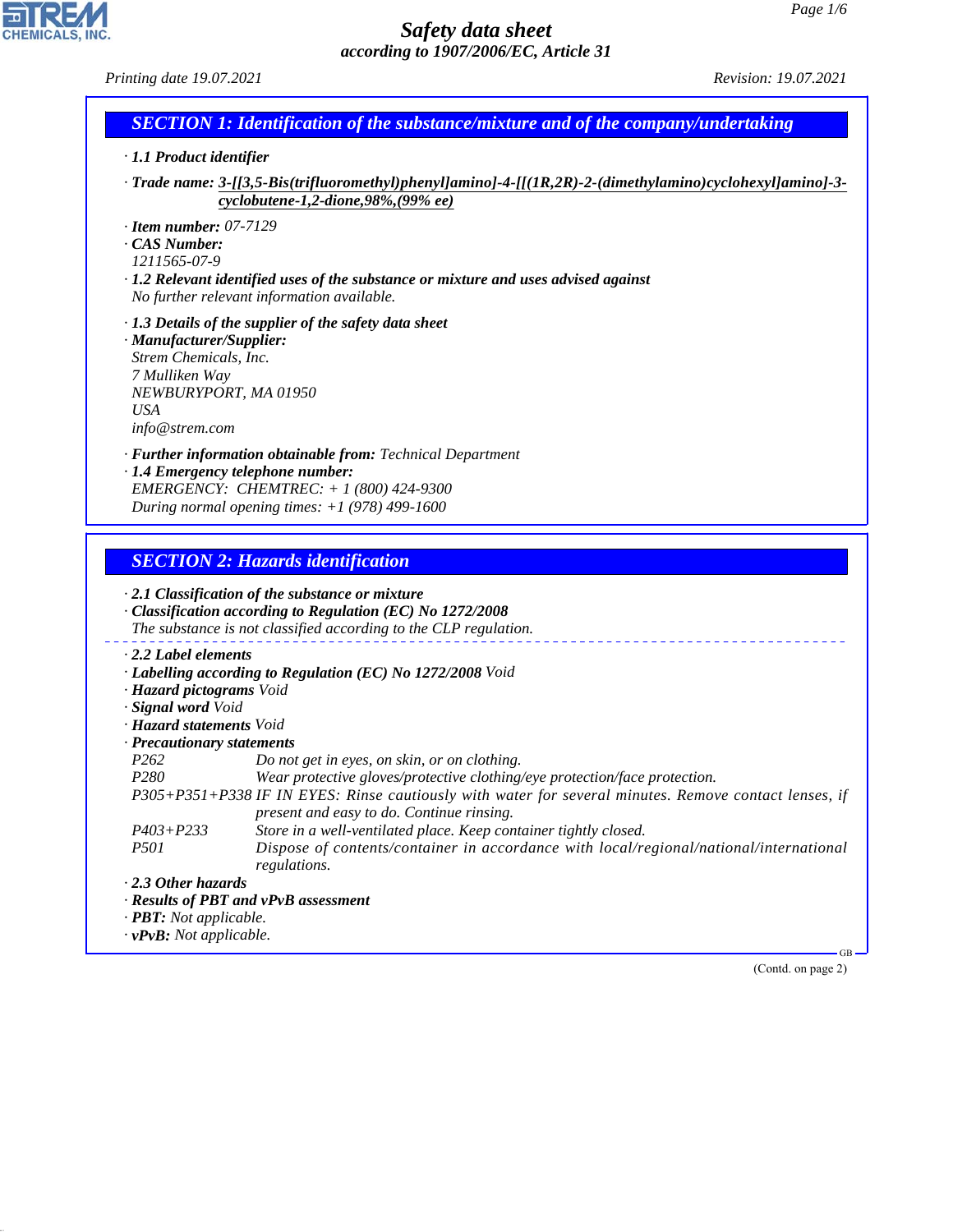

# *Safety data sheet according to 1907/2006/EC, Article 31*

*Printing date 19.07.2021 Revision: 19.07.2021*

*Trade name: 3-[[3,5-Bis(trifluoromethyl)phenyl]amino]-4-[[(1R,2R)-2-(dimethylamino)cyclohexyl]amino]-3 cyclobutene-1,2-dione,98%,(99% ee)*

(Contd. of page 1)

#### *SECTION 3: Composition/information on ingredients*

*· 3.1 Chemical characterisation: Substances*

*· CAS No. Description*

*1211565-07-9 3-[[3,5-Bis(trifluoromethyl)phenyl]amino]-4-[[(1R,2R)-2- (dimethylamino)cyclohexyl]amino]-3-cyclobutene-1,2-dione, 98%,(99% ee)*

### *SECTION 4: First aid measures*

- *· 4.1 Description of first aid measures*
- *· General information: No special measures required.*
- *· After inhalation: Supply fresh air; consult doctor in case of complaints.*
- *· After skin contact: Generally the product does not irritate the skin.*
- *· After eye contact: Rinse opened eye for several minutes under running water. Then consult a doctor.*
- *· After swallowing: If symptoms persist consult doctor.*
- *· 4.2 Most important symptoms and effects, both acute and delayed No further relevant information available.*
- *· 4.3 Indication of any immediate medical attention and special treatment needed*
- *No further relevant information available.*

#### *SECTION 5: Firefighting measures*

- *· 5.1 Extinguishing media*
- *· Suitable extinguishing agents: Use fire extinguishing methods suitable to surrounding conditions.*
- *· 5.2 Special hazards arising from the substance or mixture No further relevant information available.*
- *· 5.3 Advice for firefighters*
- *· Protective equipment: No special measures required.*

#### *SECTION 6: Accidental release measures*

- *· 6.1 Personal precautions, protective equipment and emergency procedures Not required.*
- *· 6.2 Environmental precautions: Do not allow to enter sewers/ surface or ground water.*
- *· 6.3 Methods and material for containment and cleaning up:*
- *Dispose contaminated material as waste according to item 13.*
- *· 6.4 Reference to other sections*
- *See Section 7 for information on safe handling.*
- *See Section 8 for information on personal protection equipment.*
- *See Section 13 for disposal information.*

#### *SECTION 7: Handling and storage*

- *· 7.1 Precautions for safe handling No special measures required.*
- *· Information about fire and explosion protection: No special measures required.*
- *· 7.2 Conditions for safe storage, including any incompatibilities*
- *· Storage:*

44.1.1

- *· Requirements to be met by storerooms and receptacles: No special requirements.*
- *· Information about storage in one common storage facility: Not required.*
- *· Further information about storage conditions: None.*

(Contd. on page 3)

GB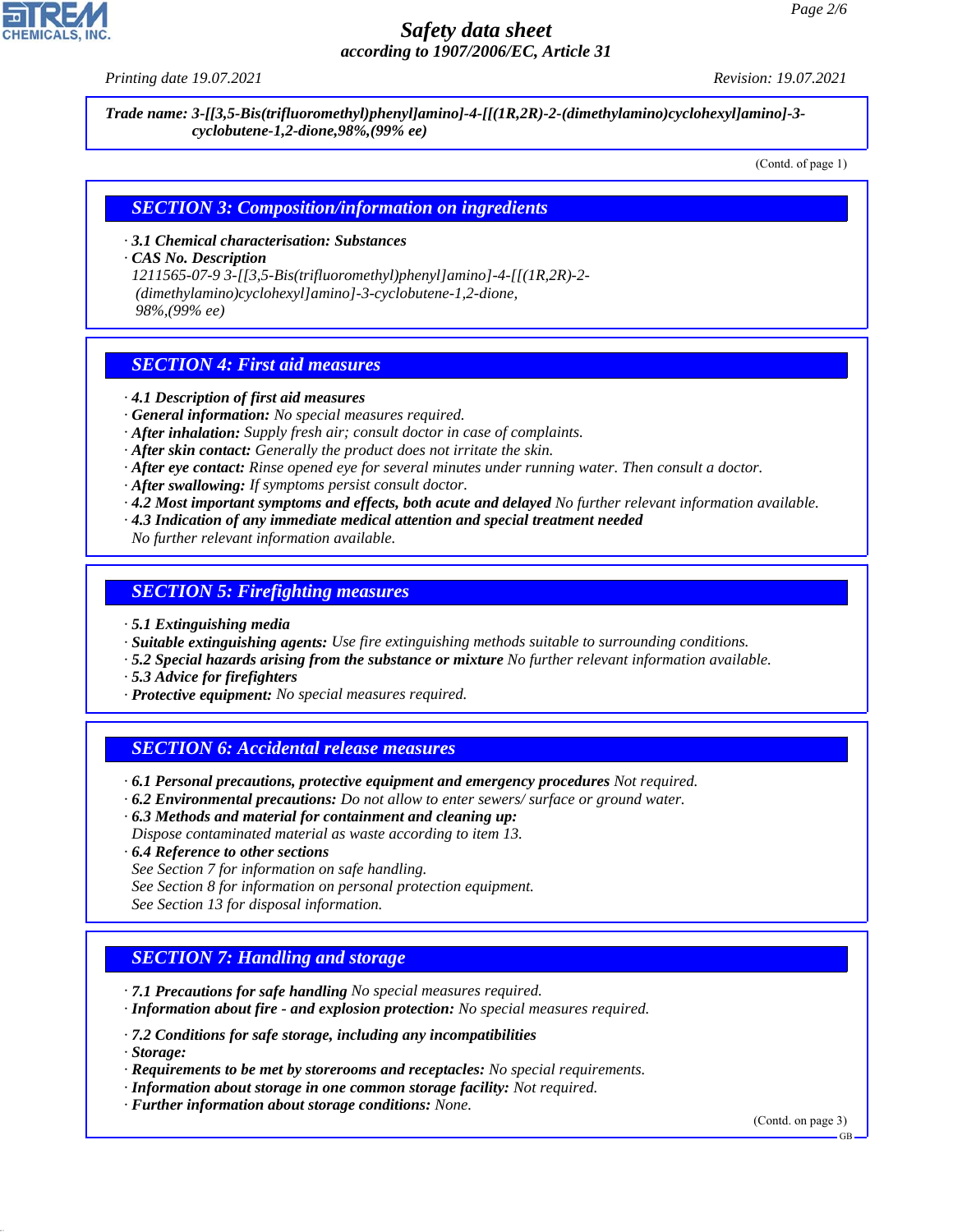# *Safety data sheet according to 1907/2006/EC, Article 31*

*Printing date 19.07.2021 Revision: 19.07.2021*

*Trade name: 3-[[3,5-Bis(trifluoromethyl)phenyl]amino]-4-[[(1R,2R)-2-(dimethylamino)cyclohexyl]amino]-3 cyclobutene-1,2-dione,98%,(99% ee)*

(Contd. of page 2)

*· 7.3 Specific end use(s) No further relevant information available.*

#### *SECTION 8: Exposure controls/personal protection*

*· Additional information about design of technical facilities: No further data; see item 7.*

- *· 8.1 Control parameters*
- *· Ingredients with limit values that require monitoring at the workplace: Not required.*
- *· Additional information: The lists valid during the making were used as basis.*
- *· 8.2 Exposure controls*
- *· Personal protective equipment:*
- *· General protective and hygienic measures:*
- *The usual precautionary measures are to be adhered to when handling chemicals.*
- *· Respiratory protection: Not required.*
- *· Protection of hands:*



44.1.1

\_S*Protective gloves*

*The glove material has to be impermeable and resistant to the product/ the substance/ the preparation. Due to missing tests no recommendation to the glove material can be given for the product/ the preparation/ the chemical mixture.*

*Selection of the glove material on consideration of the penetration times, rates of diffusion and the degradation · Material of gloves*

*The selection of the suitable gloves does not only depend on the material, but also on further marks of quality and varies from manufacturer to manufacturer.*

*· Penetration time of glove material*

*The exact break through time has to be found out by the manufacturer of the protective gloves and has to be observed.*

*· Eye protection: Safety glasses*

| $\cdot$ 9.1 Information on basic physical and chemical properties<br><b>General Information</b>                        |                                               |
|------------------------------------------------------------------------------------------------------------------------|-----------------------------------------------|
| $\cdot$ Appearance:                                                                                                    |                                               |
| Form:                                                                                                                  | Powder                                        |
| Colour:                                                                                                                | Whitish                                       |
| $\cdot$ Odour:                                                                                                         | Characteristic                                |
| · Odour threshold:                                                                                                     | Not determined.                               |
| $\cdot$ pH-value:                                                                                                      | Not applicable.                               |
| $\cdot$ Change in condition<br>Melting point/freezing point:<br>Initial boiling point and boiling range: Undetermined. | Undetermined.                                 |
| $\cdot$ Flash point:                                                                                                   | Not applicable.                               |
| $\cdot$ Flammability (solid, gas):                                                                                     | Product is not flammable.                     |
| $\cdot$ Ignition temperature:                                                                                          |                                               |
| <i>Decomposition temperature:</i>                                                                                      | Not determined.                               |
| $\cdot$ Auto-ignition temperature:                                                                                     | Not determined.                               |
| · Explosive properties:                                                                                                | Product does not present an explosion hazard. |
|                                                                                                                        | (Contd. on page 4)                            |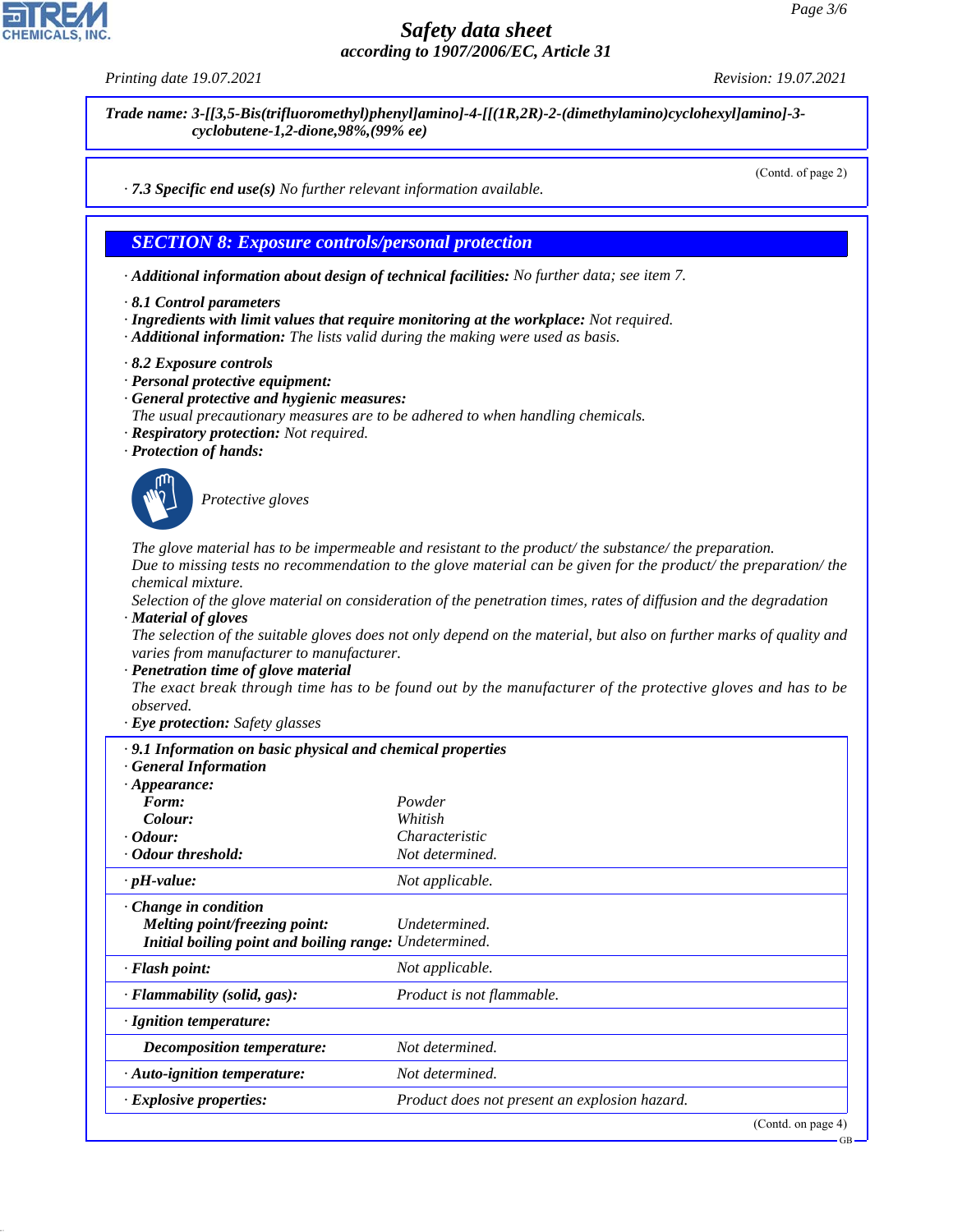

# *Safety data sheet according to 1907/2006/EC, Article 31*

*Printing date 19.07.2021 Revision: 19.07.2021*

#### *Trade name: 3-[[3,5-Bis(trifluoromethyl)phenyl]amino]-4-[[(1R,2R)-2-(dimethylamino)cyclohexyl]amino]-3 cyclobutene-1,2-dione,98%,(99% ee)*

|                                           | (Contd. of page 3)                         |
|-------------------------------------------|--------------------------------------------|
| · Explosion limits:                       |                                            |
| Lower:                                    | Not determined.                            |
| <b>Upper:</b>                             | Not determined.                            |
| · Vapour pressure:                        | Not applicable.                            |
| $\cdot$ Density:                          | Not determined.                            |
| $\cdot$ Relative density                  | Not determined.                            |
| · Vapour density                          | Not applicable.                            |
| $\cdot$ Evaporation rate                  | Not applicable.                            |
| $\cdot$ Solubility in / Miscibility with  |                                            |
| water:                                    | <i>Insoluble.</i>                          |
| · Partition coefficient: n-octanol/water: | Not determined.                            |
| $\cdot$ Viscosity:                        |                                            |
| Dynamic:                                  | Not applicable.                            |
| Kinematic:                                | Not applicable.                            |
| · Solvent content:                        |                                            |
| Organic solvents:                         | $0.0\%$                                    |
| $VOC$ (EC)                                | $0.00\%$                                   |
| $\cdot$ 9.2 Other information             | No further relevant information available. |

# *SECTION 10: Stability and reactivity*

*· 10.1 Reactivity No further relevant information available.*

*· 10.2 Chemical stability*

- *· Thermal decomposition / conditions to be avoided: No decomposition if used according to specifications.*
- *· 10.3 Possibility of hazardous reactions No dangerous reactions known.*
- *· 10.4 Conditions to avoid No further relevant information available.*
- *· 10.5 Incompatible materials: No further relevant information available.*
- *· 10.6 Hazardous decomposition products: No dangerous decomposition products known.*

# *SECTION 11: Toxicological information*

- *· 11.1 Information on toxicological effects*
- *· Acute toxicity Based on available data, the classification criteria are not met.*
- *· Primary irritant effect:*

44.1.1

- *· Skin corrosion/irritation Based on available data, the classification criteria are not met.*
- *· Serious eye damage/irritation Based on available data, the classification criteria are not met.*
- *· Respiratory or skin sensitisation Based on available data, the classification criteria are not met.*
- *· CMR effects (carcinogenity, mutagenicity and toxicity for reproduction)*
- *· Germ cell mutagenicity Based on available data, the classification criteria are not met.*
- *· Carcinogenicity Based on available data, the classification criteria are not met.*
- *· Reproductive toxicity Based on available data, the classification criteria are not met.*
- *· STOT-single exposure Based on available data, the classification criteria are not met.*
- *· STOT-repeated exposure Based on available data, the classification criteria are not met.*
- *· Aspiration hazard Based on available data, the classification criteria are not met.*

(Contd. on page 5)

GB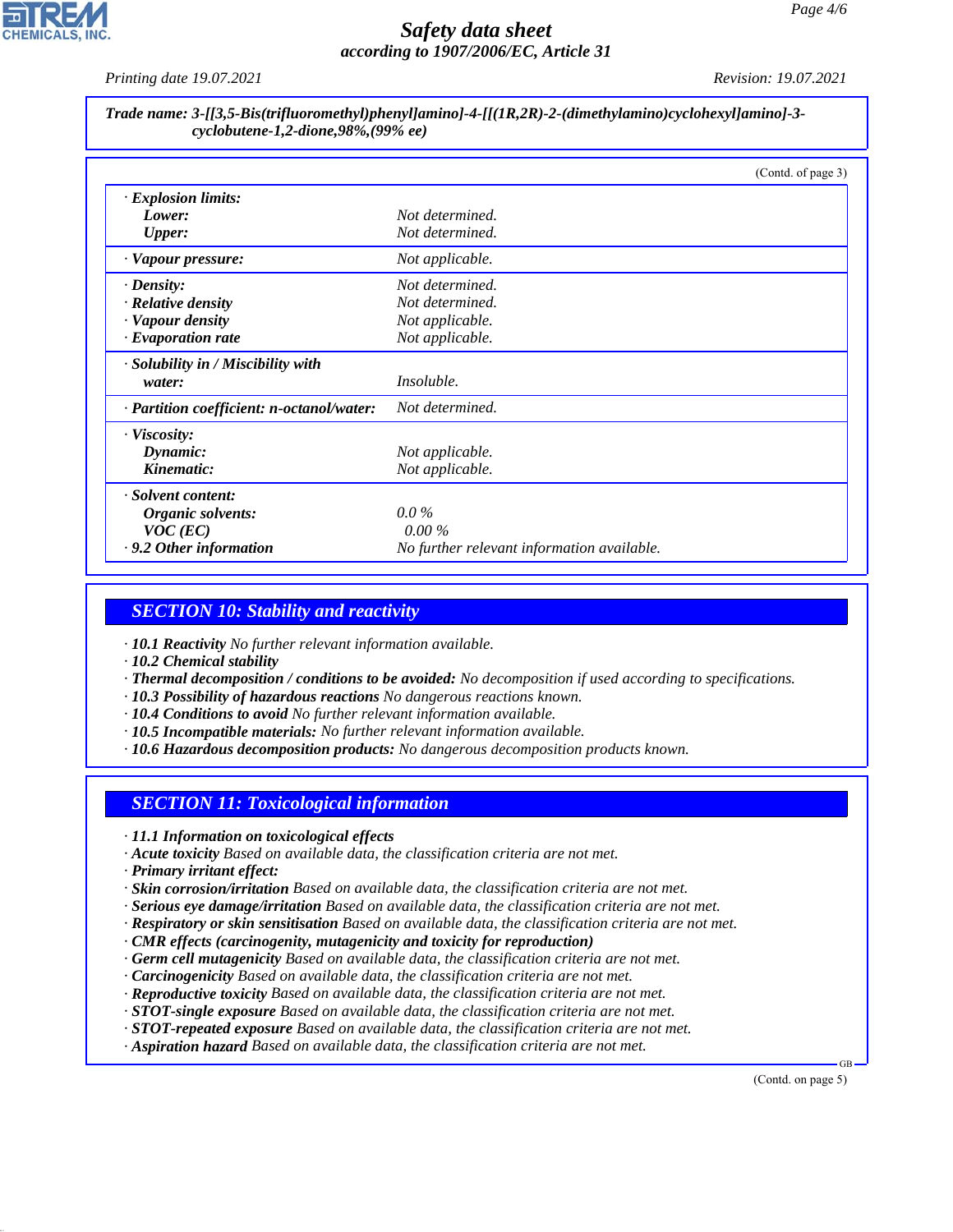44.1.1

# *Safety data sheet according to 1907/2006/EC, Article 31*

*Printing date 19.07.2021 Revision: 19.07.2021*

*Trade name: 3-[[3,5-Bis(trifluoromethyl)phenyl]amino]-4-[[(1R,2R)-2-(dimethylamino)cyclohexyl]amino]-3 cyclobutene-1,2-dione,98%,(99% ee)*

(Contd. of page 4)

#### *SECTION 12: Ecological information*

#### *· 12.1 Toxicity*

- *· Aquatic toxicity: No further relevant information available.*
- *· 12.2 Persistence and degradability No further relevant information available.*
- *· 12.3 Bioaccumulative potential No further relevant information available.*
- *· 12.4 Mobility in soil No further relevant information available.*
- *· Additional ecological information:*

*· General notes:*

*Water hazard class 1 (German Regulation) (Self-assessment): slightly hazardous for water*

*Do not allow undiluted product or large quantities of it to reach ground water, water course or sewage system.*

- *· 12.5 Results of PBT and vPvB assessment*
- *· PBT: Not applicable.*
- *· vPvB: Not applicable.*
- *· 12.6 Other adverse effects No further relevant information available.*

# *SECTION 13: Disposal considerations*

*· 13.1 Waste treatment methods*

- *· Recommendation Disposal must be made according to official regulations.*
- *· Uncleaned packaging:*
- *· Recommendation: Disposal must be made according to official regulations.*

| <b>SECTION 14: Transport information</b>                                                  |                 |  |  |  |
|-------------------------------------------------------------------------------------------|-----------------|--|--|--|
| $\cdot$ 14.1 UN-Number<br>· ADR, ADN, IMDG, IATA                                          | not regulated   |  |  |  |
| $\cdot$ 14.2 UN proper shipping name<br>· ADR, ADN, IMDG, IATA                            | not regulated   |  |  |  |
| $\cdot$ 14.3 Transport hazard class(es)                                                   |                 |  |  |  |
| · ADR, ADN, IMDG, IATA<br>$\cdot Class$                                                   | not regulated   |  |  |  |
| · 14.4 Packing group<br>· ADR, IMDG, IATA                                                 | not regulated   |  |  |  |
| $\cdot$ 14.5 Environmental hazards:                                                       | Not applicable. |  |  |  |
| $\cdot$ 14.6 Special precautions for user                                                 | Not applicable. |  |  |  |
| $\cdot$ 14.7 Transport in bulk according to Annex II of<br><b>Marpol and the IBC Code</b> | Not applicable. |  |  |  |
| · UN "Model Regulation":                                                                  | not regulated   |  |  |  |

(Contd. on page 6)

GB